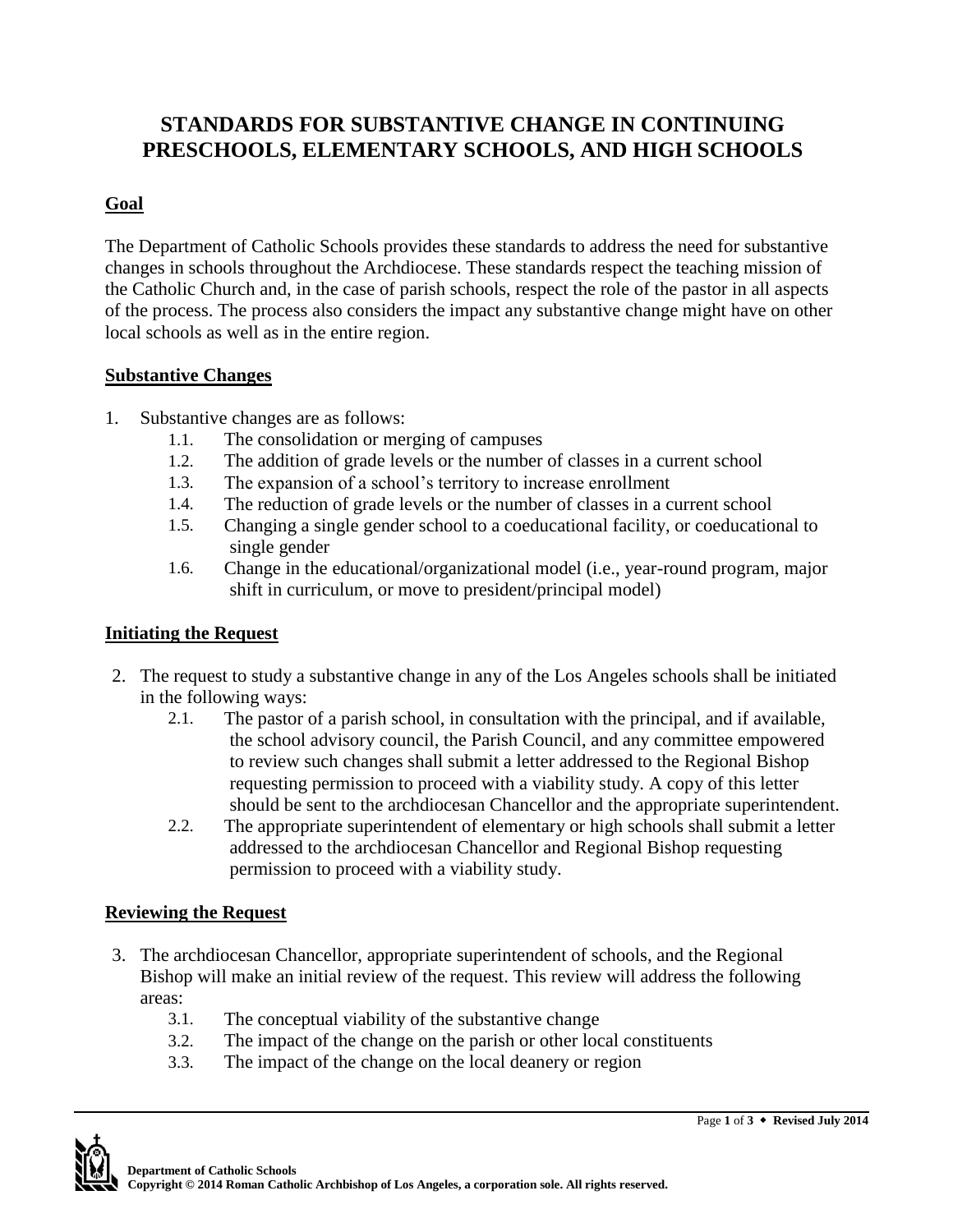- 3.4. School compliance with the appropriate Department of Catholic Schools **Standards**
- 3.5. Review of the most recent WCEA/WASC evaluation

### **The Process**

- 4. If the request for change is approved in (3) above, a subcommittee will need to be formulated with membership representing:
	- 4.1. The parish or parishes impacted by the change
	- 4.2. The school administration
	- 4.3. The parent/guardian community
	- 4.4. All other schools (elementary and high schools) potentially impacted by the change
	- 4.5. The alumni association (if one exists)
	- 4.6. Department of Catholic Schools
- 5. The process to create the substantive change plan will be initiated and address these issues:
	- 5.1. Mission and philosophy of the school
	- 5.2. Governance of the new or changed facility
	- 5.3. Enrollment and tuition schedules in the current school year and after the proposed change
	- 5.4. Financial impact of the change and methods to address those changes
	- 5.5. Financial stability of the school in the current school year and after the change
	- 5.6. Demographics impacting the school before and after the change
	- 5.7. Curriculum modifications required by the change
	- 5.8. Staffing modifications required by the change
	- 5.9. Site and building modifications required by the change
- 6. The substantive change plan will be refined to reflect:
	- 6.1. Opportunities facing the school and how the substantive change plan addresses them
	- 6.2. How the school's strengths and weaknesses are addressed in the substantive change plan
	- 6.3. The critical issues facing the school in the next three to five years
- 7. Develop an implementation process for the substantive change plan:
	- 7.1. Define who is responsible for overseeing the substantive change plan's implementation process
	- 7.2. Define who is responsible for developing the reporting process
	- 7.3. Establish a meeting schedule from the beginning to the completion of the project with the dates of major milestones noted
- 8. Develop an annual review process for the substantive change plan to account for:
	- 8.1. Reviewing the external factors that have impacted the substantive change plan